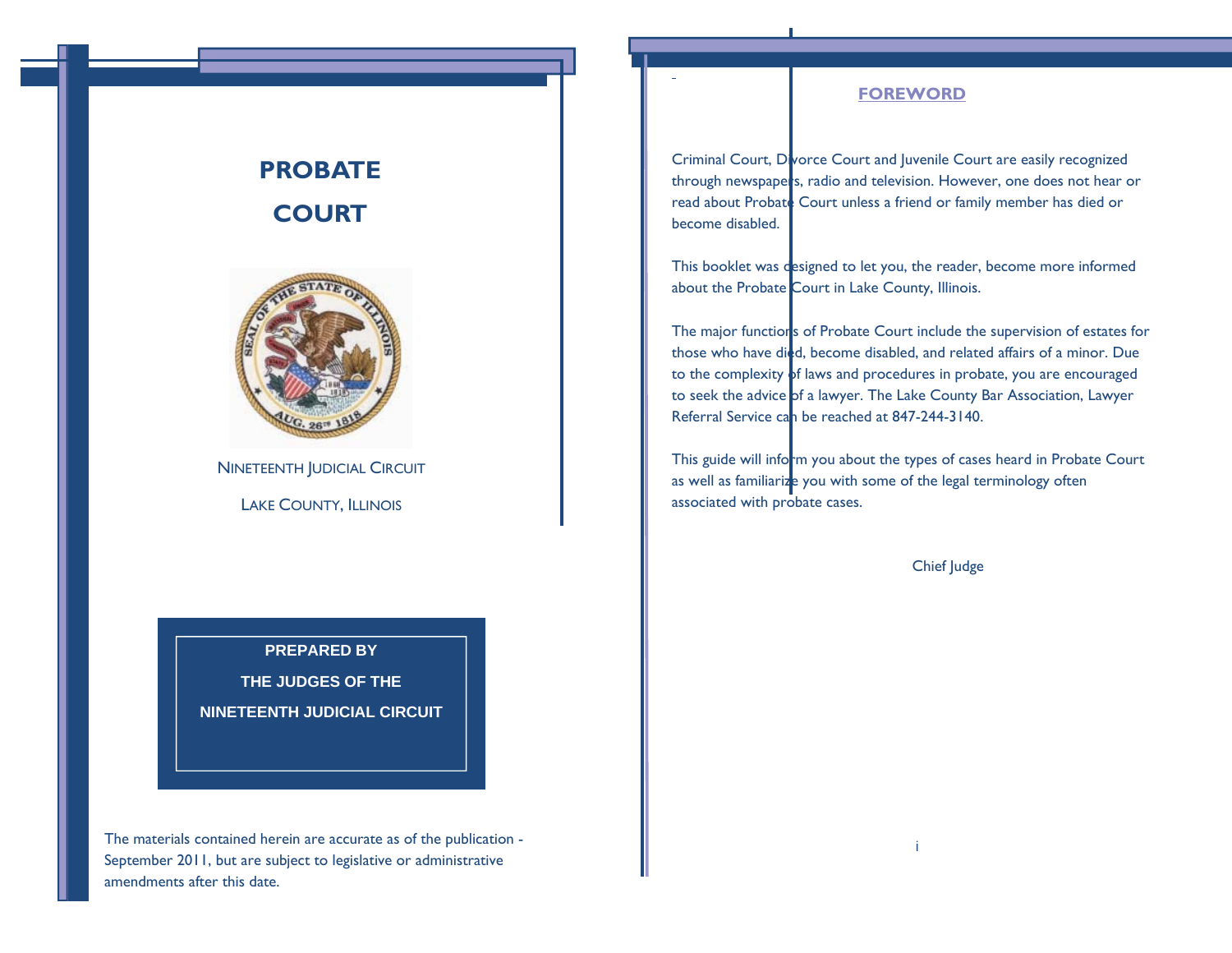## **CONTENTS**

## **I. INTRODUCTION**

The purpose of this handbook is to provide an introduction to and a general outline of the Lake County Probate Court for the lay person. Probate law can be specialized and difficult to understand for those without legal training. It is always advisable that an attorney be consulted.

The word "**probate**" is not part of our common vocabulary. It is derived from the Latin words meaning "a thing that is approved" and "to test and find good." In Illinois, a **Probate Court** is a particular court which has power over the administration of the estates of deceased persons, as well as living persons whom the law recognizes as being unable to handle their own affairs.

Generally, three types of matters are handled in Probate Court:

- 1. The administration of the property of a deceased person- $("decedent's estate");$
- 2. The administration of personal and financial affairs for any individual suffering from extreme mental and/or physical disabilities. ("disabled's estate"); and
- 3. The appointment of a guardian for purposes of education/care and the supervision of the financial affairs of someone under eighteen years. of age ("minor's estate").

The particular law that applies in any of these cases is written in the form of statutes, which are drafted by the State Legislature and signed into law by the Governor. The complete text of the Probate Act may be found in the Illinois Revised Statutes, Ch. 755. These statutes are applied by courts along with the Appellate decisions which provide interpretations of the statutes to the case before the Judge.

Any citizen can find himself or herself involved in a Probate Court proceeding, either through the death of a relative or the disability of a friend or other family member. The Probate Court in Lake County is a particularly busy one, with nearly 3,000 cases pending at any one time.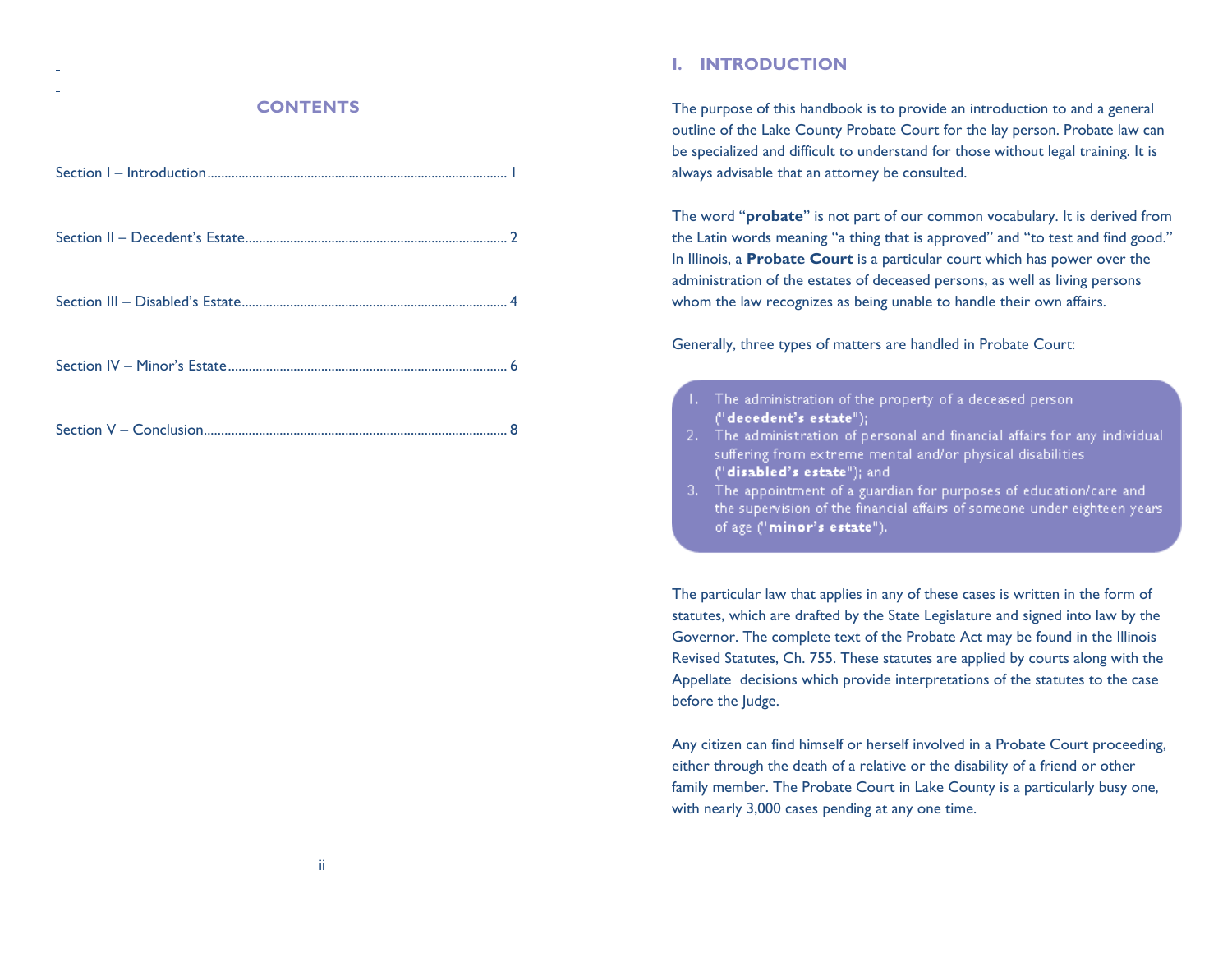### **II. DECEDENT'S ESTATE**

It is often necessary that the property and financial affairs of a deceased person be supervised through a court process. This may be because the deceased person, the "decedent," planned for that to occur, or it may be the result of a failure to use certain legal devices to avoid the necessity of probate.

If one dies with a written and properly executed Will in existence, his estate is known as a "**testate**" estate. This means that there exists a clear statement by the individual concerning how he or she wishes property and financial affairs to pass or be handled. This statement of the decedent's intent is commonly known as that person's "**Will**." Under Illinois law, it is required that any person who possesses the Will of a decedent file it with the Clerk of the Circuit Court of the county in which that individual resided within thirty days after the death of the testator is known to him. If a person intentionally hides the Will for thirty days or longer after learning of the decedent's death, or if he alters or destroys the Will, he is subject to criminal prosecution on a charge of theft.

Following the filing of the Will, any person may file a written petition asking the Court to admit the Will to probate, to name an "**executor**" of the estate, to determine the heirs of the decedent, and to formally open the probate estate. A person who is named in a Will as an executor is required to file that petition within thirty days of learning of such nomination. Failure to do so may result in forfeiture to that appointment.

An "**executor**" is the individual who is listed in the Will as the person whom the decedent wishes to administer property and debts to assure that the Will, or intent, of the decedent is fulfilled. Generally, this means that the executor is required to gather all the necessary assets, documents, and bills to assure that all debts are paid and that the remaining properties go to those person specifically listed in the decedent's Will.

The Court must first determine the heirs of the decedent. The executor is then required to notify the heirs in writing of the admission of the will and the opening of the estate. The executor immediately must publish a written notice in a newspaper within the county of the Probate Court to notify potential creditors of the existence of the estate and the necessity for their filing of written claims against the estate. The law in Illinois provides such creditors six months to file those claims.

The executor is required to protect or preserve the assets, to pay any valid claims, and eventually to distribute the remainder of the estate to those individuals specifically listed in the Will. Because this process can be timeconsuming, the law generally requires that the executor file written accounts with the court on an annual basis. The purpose of these accounts is to advise the Court, and the heirs, of the particular financial receipts and disbursements while the estate is being administered.

Once the claims are paid or determined to be non-existent, applicable taxes are paid, and any specific gifts under the Will ("**legacies**") are delivered, the balance of the decedent's property can be delivered according to the individual's intent. Those who receive the property can then be sure that there are no other competing claims against the claim.

Certain individuals, known as "interested persons," have the right to contest the validity of the Will. An "**interested person**' is someone with a direct financial interest which is affected by the probate of the Will. Usually, that person is an heir, or beneficiary under a prior Will, who receives nothing or a smaller distribution under the current Will.

The purpose of filing a "**Will Contest**" is to determine whether the Will really expresses the intent of the decedent. Under the law, a petition to contest the Will must be filed within six months of the date when the Court admits the Will to probate. The parties are entitled to have the case heard by a jury, rather than solely by a judge.

The issues in a Will Contest generally involve the mental competence of the decedent to execute the Will, whether the decedent was forced to execute the Will under duress or the undue influence of others, or whether the Will was executed and witnessed as the law requires. If the party who files the contest prevails, the Will is set aside. The estate is then probated according to the terms of the next most recently executed Will or, if no such Will exists, according to the statutory procedures which are described in the following paragraphs for intestate estates.

If one dies without a Will, he or she dies "**intestate**." Since there is no Will to file, there is no individual specifically identified as an executor. An interested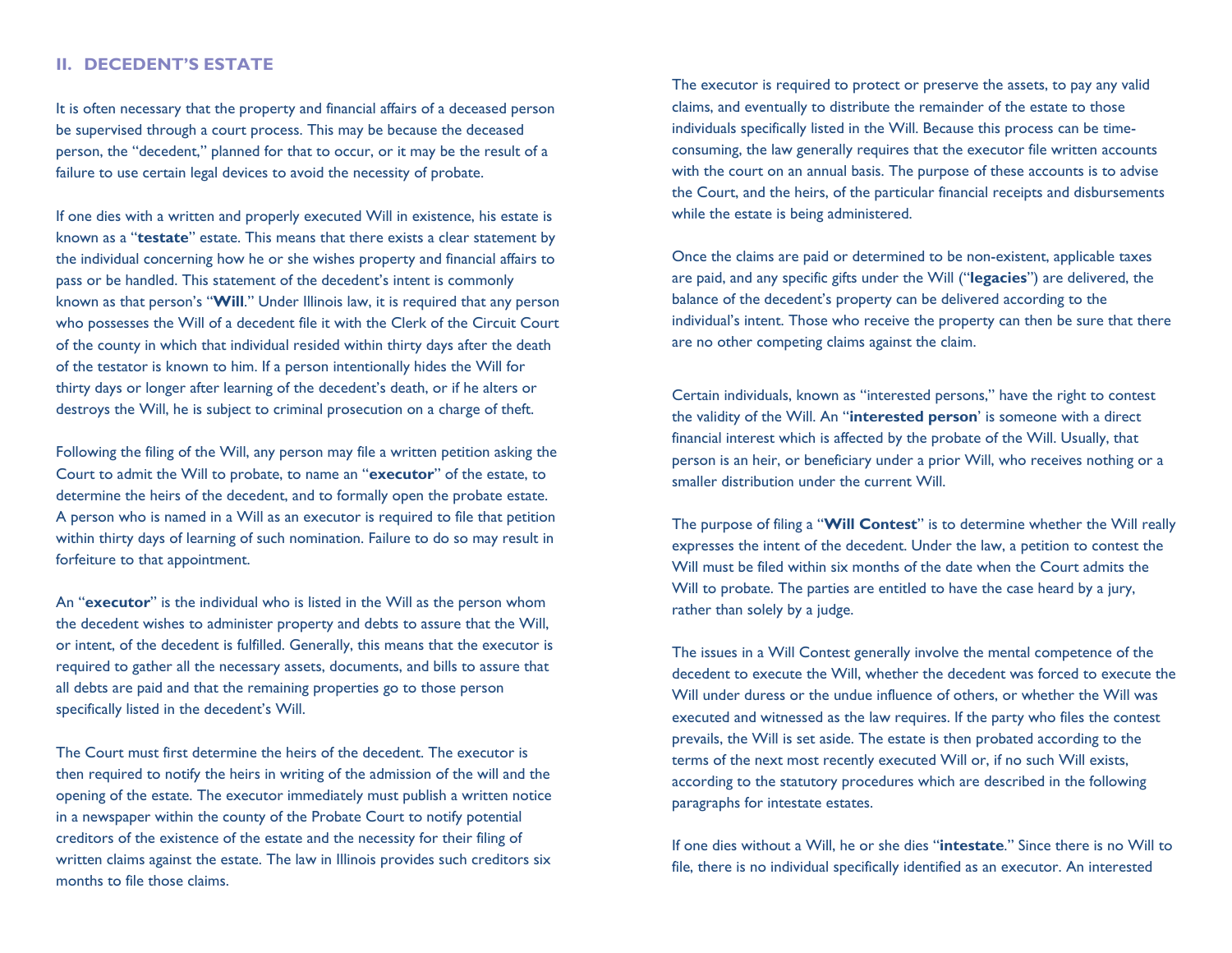person, usually a family member, files a petition with the Probate Court asking that an "**administrator**' be appointed, that the Court determine the heirs, and that an estate be opened. Notice of the presentation of that petition and the hearing must be given in writing to close relatives. The law dictates that family members have a preference in being named the administrator. Once an administrator is appointed, and the heirship is determined, the estate proceeds in a manner quite similar to that of one who dies with a Will. The administrator gathers the property and assets, determines the debts, publishes a notice for claims, and handles all aspects of property in the estate.

There being no written document directing how the property of the decedent is to be divided, the law provides specific rules concerning which relatives get what proportion of the estate. Generally, these rules result in the closest family members receiving the greater portion of one's property. Unlike the situation of one dying with a Will, in which the individual determines specifically who receives what property, in an intestate estate the distribution of property is determined by a statue.

In both testate and intestate proceedings, the law provides that surviving spouses and dependent children be provided with immediate awards of money so they can support themselves during the several months after an individual's death. These awards are independent of any specific provision that may appear in a Will.

The advantages of the probate of an estate are that the claims of creditors can be determined with finality and the rights of relatives and others to property of the decedent can be recognized and fulfilled. Disadvantages include the costs of hiring an attorney, court filing fees, and newspaper publication of claims for creditors. In addition, a typical probate estate is open for more than a year before all assets are distributed.

### **III. A DISABLED'S ESTATE**

For those of us who have had relatives or acquaintances suffering from serious mental or physical problems, the law provides the possibility for the appointment of a **guardian** to handle the personal and financial affairs of that individual. A "**disabled**' person is an individual eighteen years of age or older not able to fully manage his personal or financial affairs due to a serious mental and/or physical condition. In addition, the law provides that a person is disabled if he or she creates serious financial problems for the family as a result of the excessive use of drugs or alcohol. The Petitioner must indicate in the Petition for Appointment of Guardian of a Disabled Person whether they are seeking appointment as a Guardian of the Person (medical and residential decisions) or as a Guardian of the Estate (financial matters) or both. It is not necessary to be appointed as a Guardian of the Estate to manage social security benefits only.

A formal written petition must be filed asking that a guardian be appointed stating the specific reasons in support of the request. The individual who is said to be disabled must be served personally with a summons and a copy of the petition. In addition, written notice of the filing of the petition and the hearing date must be provided to family members. Generally, a written report of a qualified professional describing the specific disability is filed together with the petition. This report must be signed by at least one licensed physician. If such a report is not filed with the petition, the Court is required to order that an evaluation be made and such a report filed.

Once the petition is filed, the Court generally appoints a "**guardian ad litem**" to visit the person who is alleged to be disabled, to explain to that person the nature of the proceeding and his or her rights under the law, and to report back to the Court. A guardian ad litem is typically a local attorney with experience in the area of disabled estates. The guardian ad litem reports to the Court his or her opinion of the validity of the petition, the interview with the proposed disabled person, and the position of that person concerning the appointment of a guardian. The guardian ad litem will charge a fee to conduct the interviews, prepare a report and appear in court. These fees are typically paid from the assets of the disabled person's estate, or if there are no assets, from the Petitioner.

Of course, the individual who is said to be disabled has the right to hire an attorney. The Court may also appoint an attorney if it thinks it is necessary. If the guardian ad litem takes the position that a guardian should be appointed and the individual disagrees, the Court is required to appoint a separate attorney to represent the interests of the individual.

The individual has the right to a trial with a jury and the right to present any and all evidence, including medical experts, on his or her behalf. If the Court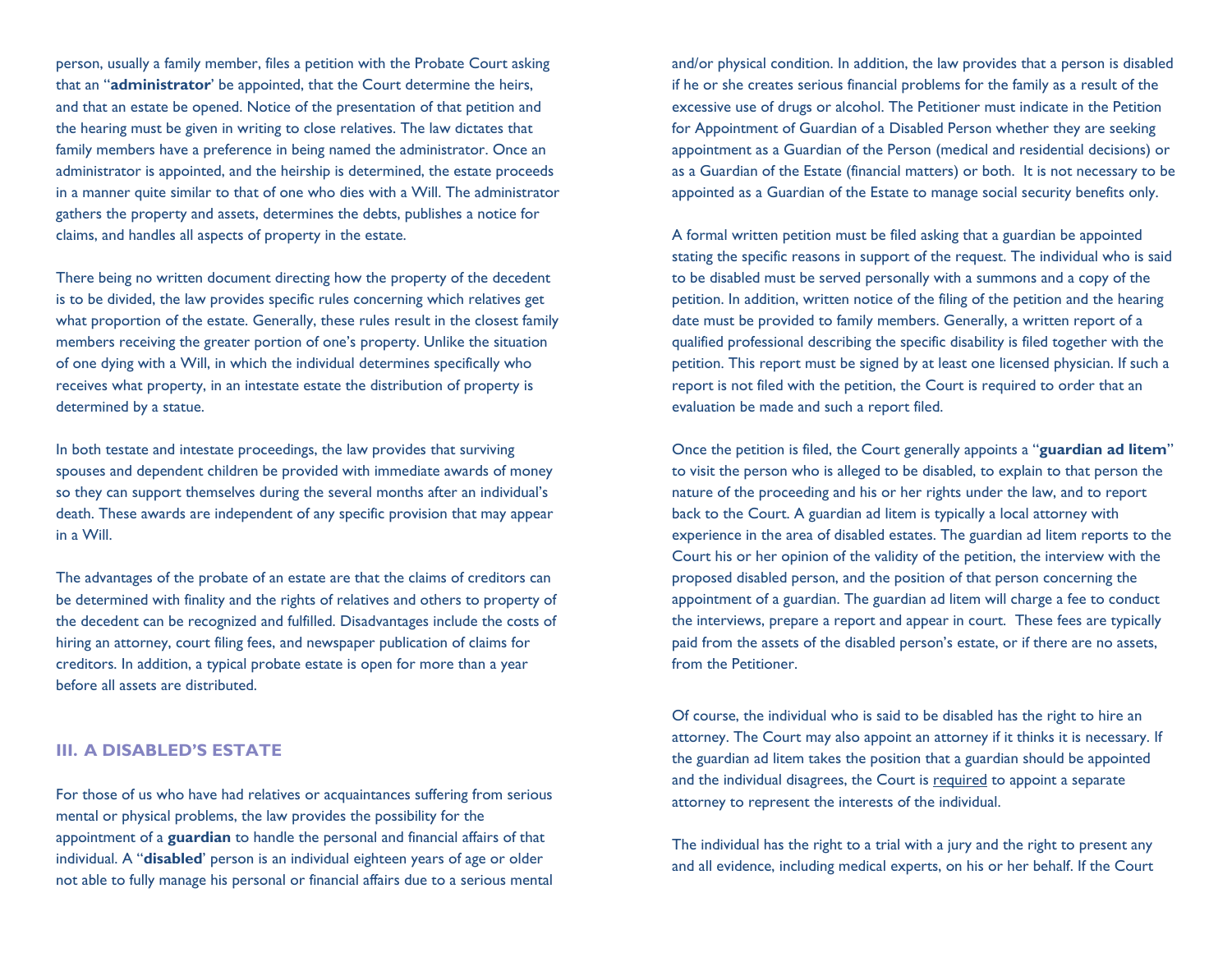finds after a trial that a disability exists, the Court may appoint a guardian for the purpose of making personal decision, for the purpose of managing the financial affairs, or both. In addition, the powers and authority of the guardian can be limited in any manner that the Court feels appropriate. The underlying goal of the statute is to maintain the independence of the individual, while assuring that his or her personal affairs receive adequate attention.

Once an order of disability and the appointment of a guardian is made, the disabled person may at any time ask the Court to reconsider or to set aside its ruling. If the Court receives any such request, even in the form of a very informal note, the Court is required to hold a hearing to determine whether or not the disabled person is still disabled, and whether the order previously entered should be changed in any manner. Further, a Guardian of the estate must post a surety bond with the Court to guarantee that the property and funds of the disabled person will be properly supervised and spent only for the disabled person's benefit.

The Guardian of the Person must file a written **Annual Report** concerning the physical status of the disabled person and the Guardian of the Estate must file a precise **Accounting** of the disabled person's income, assets and disbursements during the accounting period. These filings must be done annually unless the Court orders otherwise.

In the event that there are no appropriate family members or close acquaintances available to act as a guardian, there are public guardians and state guardians available who have experience in handling the personal and financial affairs of the disabled. Those persons must also report to the Court annually.

### IV. MINOR'S ESTATE

The law also considers that a minor, defined as any person under the age of eighteen years, is subject to the appointment of a guardian of the person or for the estate. Petitions for the guardianship of a minor usually arise in the following circumstances:

- 1. The minor's parents are deceased, or, if living, are unable or unwilling to care for the child;
- 2. The minor's parents wish the child to attend a school in an area where they do not reside; or
- 3. The minor is to receive a sum of money or other property, usually in the form of an award arising out of a lawsuit or through an inheritance.

When the minor's parents are deceased or are otherwise unwilling or unable to act as custodians, a petition may be brought by an adult seeking to be named guardian of the person. The adult must be: at least eighteen years old; a United States resident; of sound mind and not under legal disability; not convicted of a felony; and capable of providing an active and suitable program of guardianship.

A copy of the petition and a notice of hearing on it must be mailed in advance to the surviving parents and served upon the minor. The process requires at least two (2) court appearances. Petitioners seeking to be appointed Guardian of the Person of a Minor can receive assistance with the completion of the court forms on Friday mornings at the **Probate Help Desk** which is located outside of the Probate courtroom. The proposed Guardian will also be required to consent to a criminal and DCFS background check prior to final approval.

If the Court concludes that the petitioning adult is a fit and proper person to be guardian of the minor, an Order will be entered appointing the petitioning party as guardian of the person. As guardian, that individual generally has the custody of the child and is required under the law to provide for the child's upbringing, including nurture and education. These same responsibilities are applicable to a guardian who is appointed when the request is based upon the desire of the minor and the parents for a residence in a particular school district. It is important to note that an order of appointment of guardian of a minor's person does not terminate the ongoing rights of the natural parents concerning that child.

If a petition is brought for the appointment of a guardian of the estate of a minor, the purpose is generally to allow an adult to receive, invest and spend funds or property that are awarded to the minor. This is necessary because the law does not recognize a minor as one who is able to handle his or her own financial affairs without such supervision. Generally, the guardian of a minor's